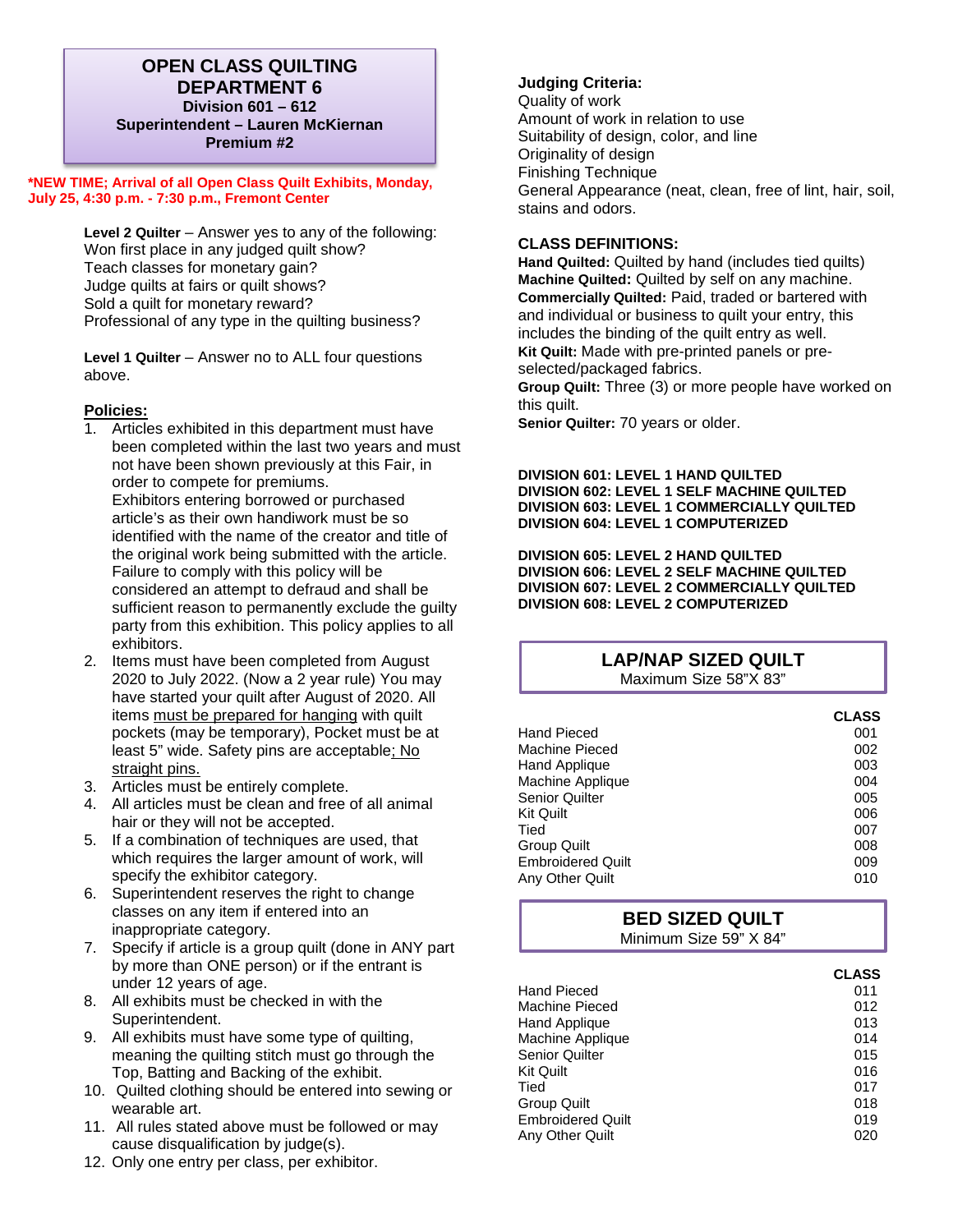## **BABY QUILT**

|                          | <b>CLASS</b> |
|--------------------------|--------------|
| <b>Hand Pieced</b>       | 021          |
| Machine Pieced           | 022          |
| <b>Hand Applique</b>     | 023          |
| Machine Applique         | 024          |
| <b>Senior Quilter</b>    | 025          |
| <b>Kit Quilt</b>         | 026          |
| Tied                     | 027          |
| <b>Group Quilt</b>       | 028          |
| <b>Embroidered Quilt</b> | 029          |
| Any Other Quilt          | 030          |

## **MINIATURE – UNDER 21"**

|                          | <b>CLASS</b> |
|--------------------------|--------------|
| Hand Pieced              | 031          |
| Machine Pieced           | 032          |
| Hand Applique            | 033          |
| Machine Applique         | 034          |
| Senior Quilter           | 035          |
| <b>Kit Quilt</b>         | 036          |
| <b>Group Quilt</b>       | 037          |
| <b>Embroidered Quilt</b> | 038          |
| Any Other Quilt          | 039          |

| <b>WALLHANGINGS</b>      |              |
|--------------------------|--------------|
|                          | <b>CLASS</b> |
| <b>Hand Pieced</b>       | 041          |
| Machine Pieced           | 042          |
| Hand Applique            | 043          |
| Machine Applique         | 044          |
| <b>Senior Quilter</b>    | 045          |
| <b>Kit Quilt</b>         | 046          |
| <b>Group Quilt</b>       | 047          |
| <b>Embroidered Quilt</b> | 048          |
| Any Other Quilt          | 049          |

#### **SPECIALTY/THEMED QUILTS Division 609 QUILT FROM THE HEART (Charity Quilt)**

The 2022 chosen charity is Help For Health Hospice.

Department Entry Information Applies Special Award: Rosette Best of Show: Selected as a Judge's Choice

#### **Policies:**

- 1. Make a practical baby, child or adult lap size quilt (quilted or tied).
- 2. When you enter this quilt, you are giving the Fremont County Fair Board permission, at the

close of fair, to donate the quilt to a charity in your name. The Charity chosen for 2022 is the Help For Heath Hospice.

- 3. This class is a "feel good" class it's fun to give!
- 4. No premiums paid in this division/class.
- 5. Quilts will be judged by the official fair judges and they will select "Judges Choice"
- 6. You may enter more than one in this class.

Quilt from the Heart 001

**CLASS** 

## **FREMONT COUNTY FAIR THEME QUILT "GOIN' HOG WILD!"**

**Division 610 Premium Table #1**

\*Qualifies for Theme Sweepstakes Special Award: Rosette Best of Show: Judges Choice

## **Policies:**

Ī

- 1. Must be a current quilt.
- 2. Fair theme must be present in the fabric, piecework, or applique or mixed media.
- 3. May be one technique or a combination of techniques.
- 4. Must be entered in this class to qualify for theme sweepstakes.
- 5. Any quilter may enter this contest. County Fair Theme Quilt

 **CLASS** 

#### **QUILTERS GUILD OR GROUP SPECIAL PROJECT Division 611 Premium Table #2**

#### Department Entry Information Applies

#### **Policies:**

- 1. If your guild or group has a special quilt project for its members together enter this class. If it is not a quilt, please enter the Needlework Department.
- 2. You must specify your guild or group on the entry form and what the challenge is for building the quilt.
- 3. Your project will only be judged against your guild or group members, if properly specified on the entry form.
- 4. If only one entry per guild or group is received, it will be reclassified.

# **CLASS**

Quilter's Group Special Project 001